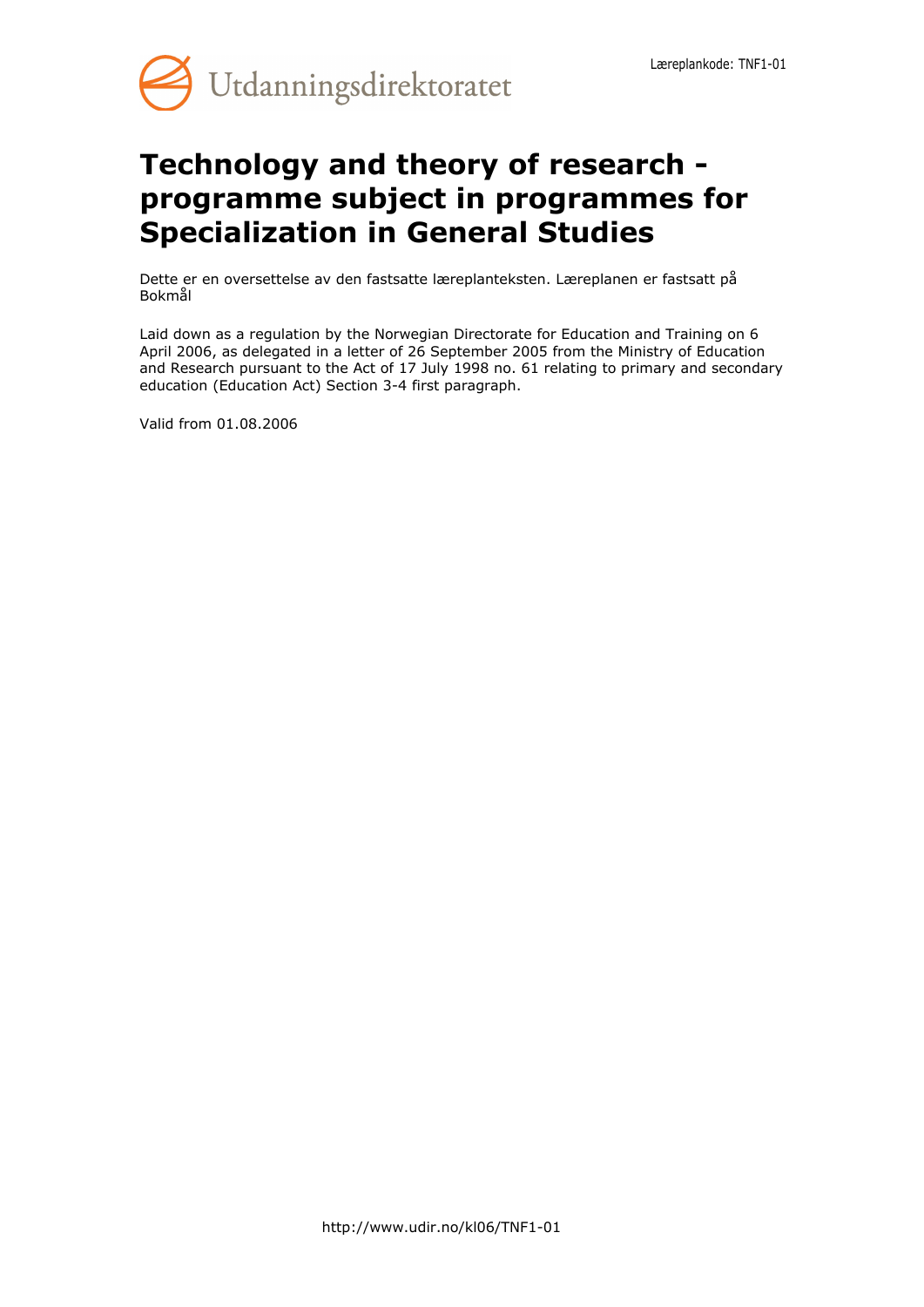## **Purpose**

Technology and research are part of our cultural background, forming the basis for our standard of living. Professional and theoretical knowledge, combined with the capacity for creative and innovative thinking, is becoming more important in social and business life. Innovation through the use of technology and experimental work takes on greater importance in a time when technology is making ever greater inroads in many areas of working life and private life. All societies need technical and scientific expertise to ensure their future well-being. Research-based knowledge development tends to be broad-based, as technological innovation is ongoing. Technology and theory of research represents two unique fields of knowledge, yet can be seen as closely related fields. This programme subject shall help show how interaction between these fields creates an arena for creativity and innovation.

This programme subject shall serve as a basis for insight into scientific and technological challenges and social problems. It shall attempt to provide a general understanding of the developing technologies and sciences, also showing that ethical challenges do arise. At the same time, this programme subject shall form the basis for evaluating and discussing technological products and their effects on society.

This programme subject shall give the pupil experience with practical application of the natural sciences and mathematics, and create an arena for wonder and curiosity. It shall also give an insight into scientific theory and philosophy seen from a historical perspective, and help increase the awareness of our own place in time and space.

Teaching in this subject shall also provide learning arenas outside of school, in association with research communities and businesses. To ensure good learning in this subject, practical and theoretical approaches to learning shall be used that emphasize construction and experimenting using technological devices. This programme subject forms the basis for future studies and future employment, but also for increased participation in current debates.

## **Structure**

Technology and theory of research consists of three programme subjects: Technology and theory of research 1, Technology and theory of research 2 and Technology and theory of research X. Technology and theory of research 1 and Technology and theory of research 2 are built up so that one can choose either one independently of the other.

Technology and theory of research X is especially designed for pupils at level Vg2 who choose Mathematics as a programme subject. Only Technology and theory of research 1 and Technology and theory of research 2 give complete specialization.

Technology and theory of research 1 and Technology and theory of research X have three main subject areas in common: The young engineer, The young researcher and Technology, science and society.

Technology and theory of research 1 also covers main subject area of Design and product development.

These programme subjects have been structured into main subject areas, for which competence aims have been formulated. These subject areas complement each other, and should be viewed in relation to one another.

### **Overview of the main subject areas:**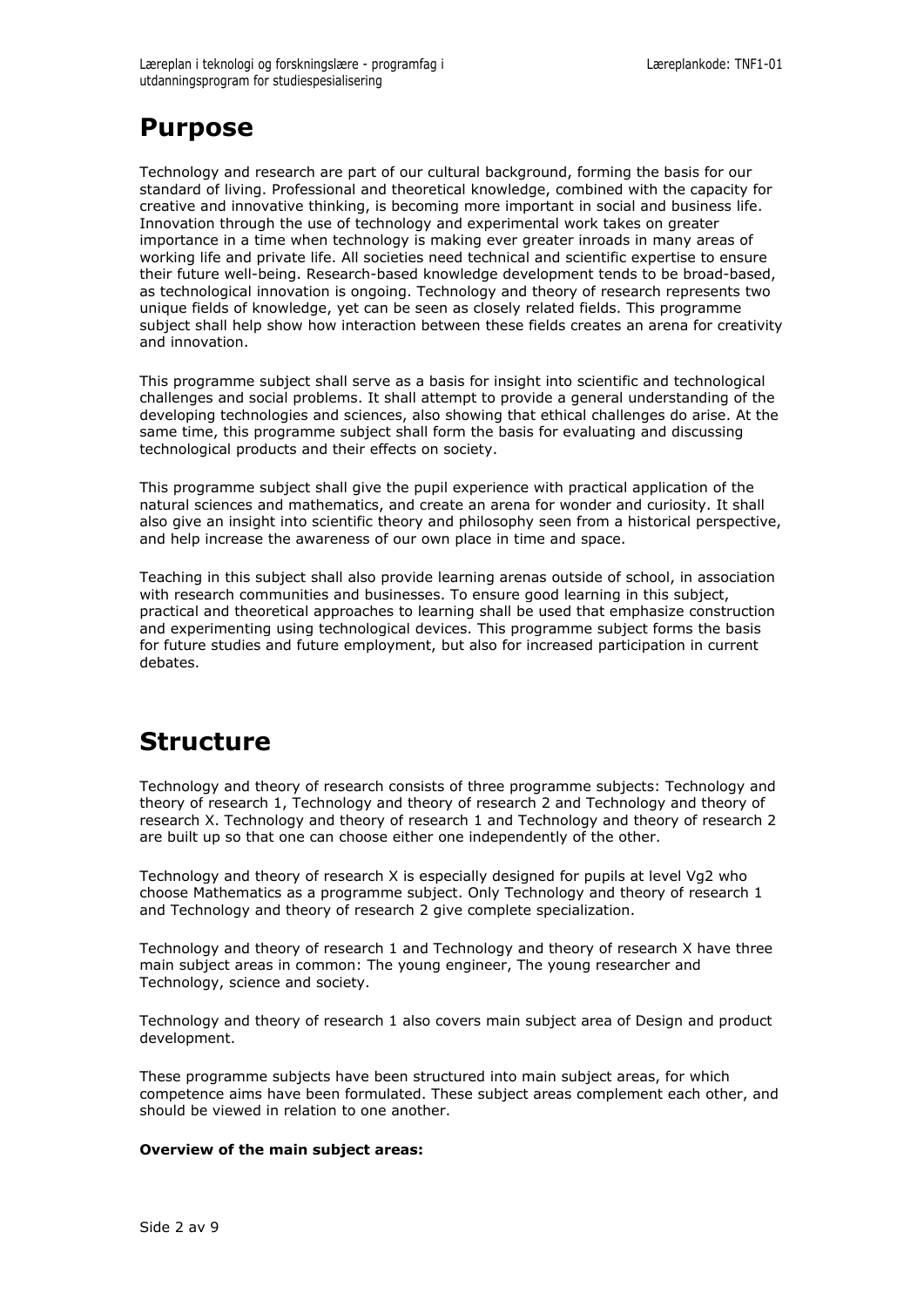| Programme<br>subject                 | Main subject<br>lareas                        |                                                |                         |                                                               |
|--------------------------------------|-----------------------------------------------|------------------------------------------------|-------------------------|---------------------------------------------------------------|
| Technology and<br>theory of research |                                               | The young                                      |                         | The young Technology, science and                             |
| Technology and<br>theory of research | Design and<br><b>I</b> product<br>development | lengineer                                      | lresearcher Isociety    |                                                               |
| Technology and<br>theory of research | Scientific working<br>lmethods                | <b>Research,</b><br>technology, and<br>society | The young<br>researcher | The philosophy of<br>science and scientific<br><b>Itheory</b> |

# **Main subject areas**

### **Technology and theory of research X**

### **The young engineer**

This main subject area deals with technology in its creative and practical contexts. The planning, building and testing of technological products are included here. This subject also covers the use of fundamental engineering tools and materials, their methods of construction, and the use of sensors and guidance/monitoring systems. It also deals with evaluating the product's functionalities.

### **The young researcher**

This main subject area deals with scientific investigations in relevant subjects related to health and the environment and how these investigations are planned, carried out and presented. Also covered are systematic methods of measurement and the analysis of results.

### **Technology, science and society**

This main subject area deals with science and technology from a social perspective. Essential themes in this main subject area are the historical development and evaluation of environmental, cultural and ethical challenges associated with technological innovation. This main subject area also covers the principles and workings of technological devices.

### **Technology and theory of research 1**

### **Design and product development**

This main subject area deals with product development. It covers work on electronic circuits and how they can be used to develop products based on one's own ideas. Basic themes in this main subject area are testing or simulation, experimenting, scaling and evaluating the quality of the finished product with a view to its form, function, aesthetic qualities and environmental aspects.

### **The young engineer**

This main subject area deals with technology in its creative and practical contexts. Planning, building and testing technological products are included here. This subject also covers the use of basic engineering tools and materials and their methods of construction, and the use of sensors and guidance and control systems. It also deals with evaluating the product's functionalities.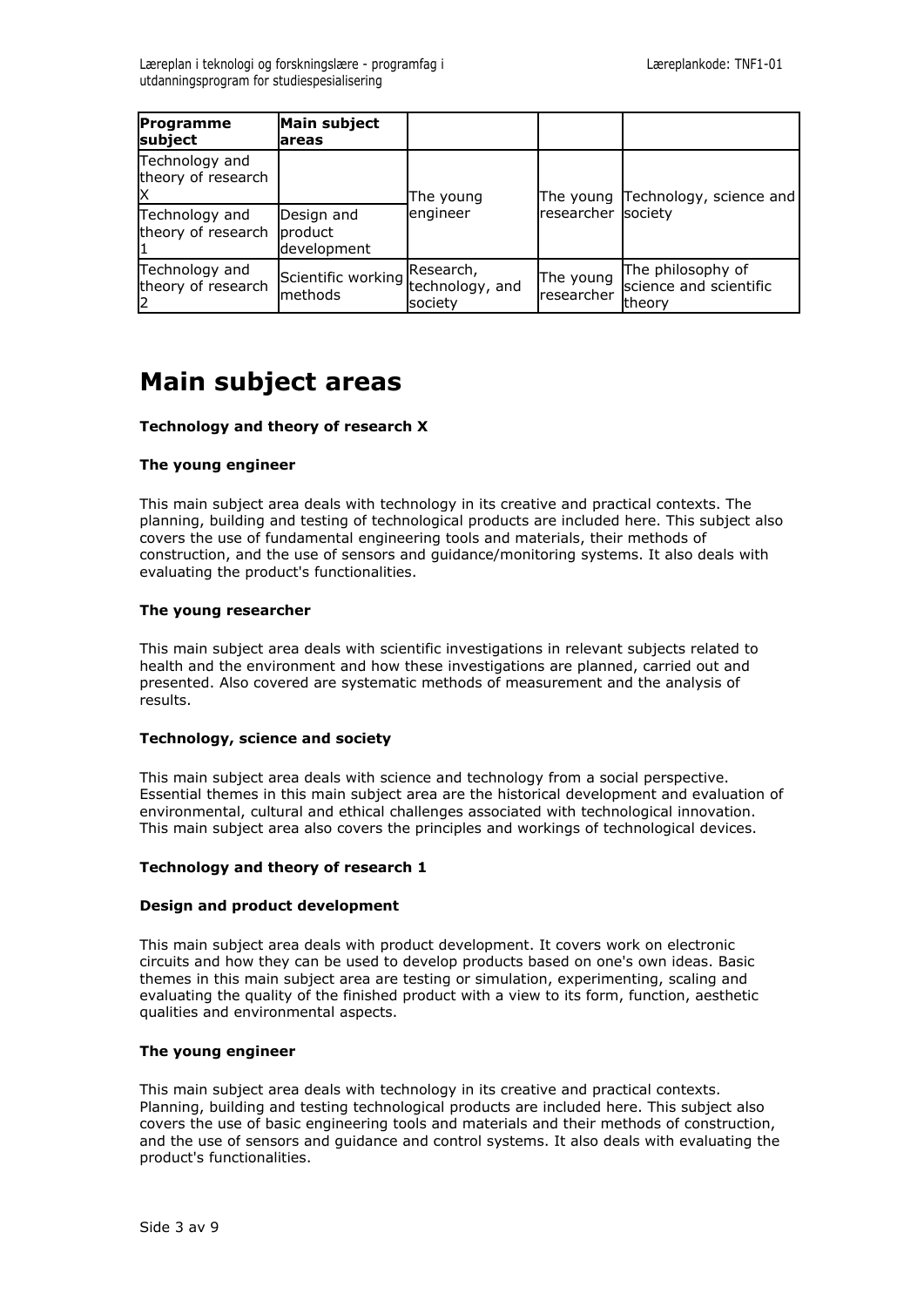### **The young researcher**

This main subject area deals with scientific investigation around relevant subjects related to health and the environment and how these kinds of investigations are planned, carried out and presented. Also covered are systematic methods of measurement and the analysis of results.

#### **Technology, science and society**

This main subject area deals with science and technology from a social perspective. Essential themes are the historical development and evaluation of environmental, cultural and ethical challenges associated with technological innovation. Also encompassed are the principles and workings of technological devices.

#### **Technology and theory of research 2**

#### **Scientific working methods**

This main subject area deals with fundamental working methods used in the natural sciences. This subject also covers the relationship between empiricism and theory, and how knowledge develops and is published in research communities.

#### **Research, technology, and society**

This main subject area deals with the interaction between science, technology and society. This subject also deals with technological and scientific activities placed in their economic, environmental and ethical contexts. This main subject area also deals with how research results and new technology are communicated to society by the media and special interest groups.

#### **The young researcher**

This main subject area deals with the formulation of problems, planning and carrying out scientific investigations. Experimentation, presentation and critical evaluation of results are included in this main subject area.

### **The philosophy of science and scientific theory**

This main subject area deals with ideas and thoughts that form the basis of science and with the role of technology in these developments. This subject also concerns understanding the basis for argumentation in current scientific debates.

# **Teaching hours**

Teaching hours are given in 60-minute units.

Technology and theory of research X: 84 teaching hours per year

Technology and theory of research 1: 140 teaching hours per year

Technology and theory of research 2: 140 teaching hours per year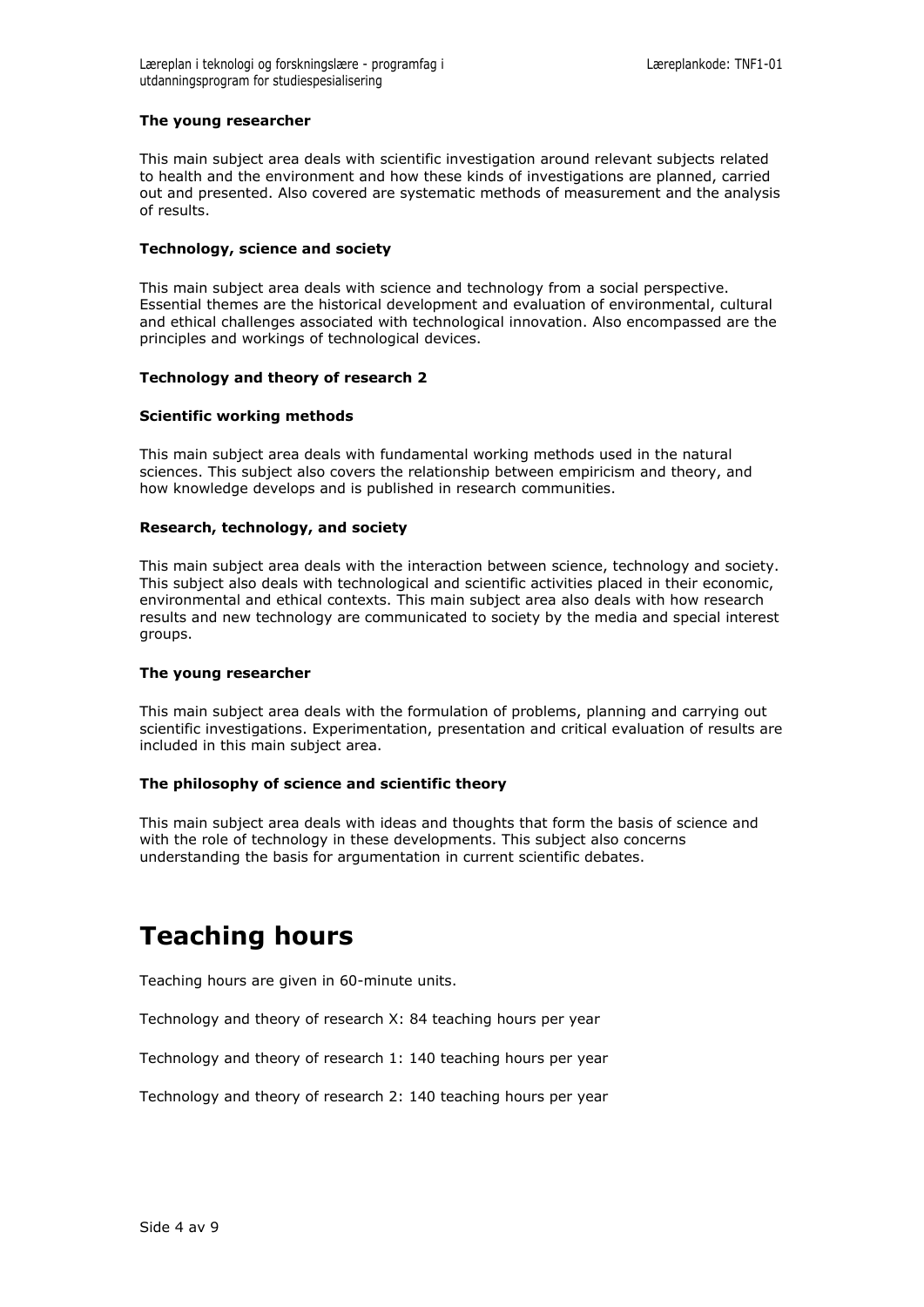# **Basic skills**

Basic skills are integrated into the competence aims for this course in areas where they contribute to the development of and are a part of the basic subject competences. In the Technology and theory of research programme subject, basic skills are understood as follows:

*To be able to express oneself orally and in writing* in Technology and theory of research implies using precise formulations, professional terminology and mathematical forms of expression. It also means developing hypotheses, keeping notes and reporting on procedural methods and results from research work, and evaluating others' work by giving constructive feedback. It also means giving subject-specific information in the form of tables, graphs, figures and mathematical symbol language.

*To be able to read* in Technology and theory of research implies extracting, interpreting and reflection over information from technical and scientific texts and digital mediums. It also means understanding user manuals, recipes, tables, diagrams and symbols.

*Numeracy* in Technology and theory of research implies using numbers and calculations for registering and handling results from observations and measurements, and presenting these in the form of tables and diagrams. It also means interpreting and using formulas and models. In laboratories and workshops, this implies calculating unit measurements, changing formula expressions, evaluating information in graphic form, doing uncertainty calculations and using mathematical models.

*To be able to use digital tools* in Technology and theory of research implies using digital registration tools for monitoring and control of experiments, simulations and gathering data. Documentation and publication using multimedia aids is also included in this subject. It also means using digital tools to develop models, calculate values, reformulate expressions and scaling.

# **Competence aims**

## **Technology and theory of research X**

## **The young engineer**

*The aims of the studies are to enable pupils to*

- plan and build a fixed or movable construction that has a specific function
- use three-dimensional drawings or sketches in developing constructions
- use different materials and ways of joining these together, and give grounds for choice of materials and construction methods based on material properties and the function of the construction itself
- use sensors and guidance-and-control systems in connection with experiments and constructions
- document and evaluate the construction's physical properties and functionality by means of measurements and simple calculations

### **The young researcher**

*The aims of the studies are to enable pupils to*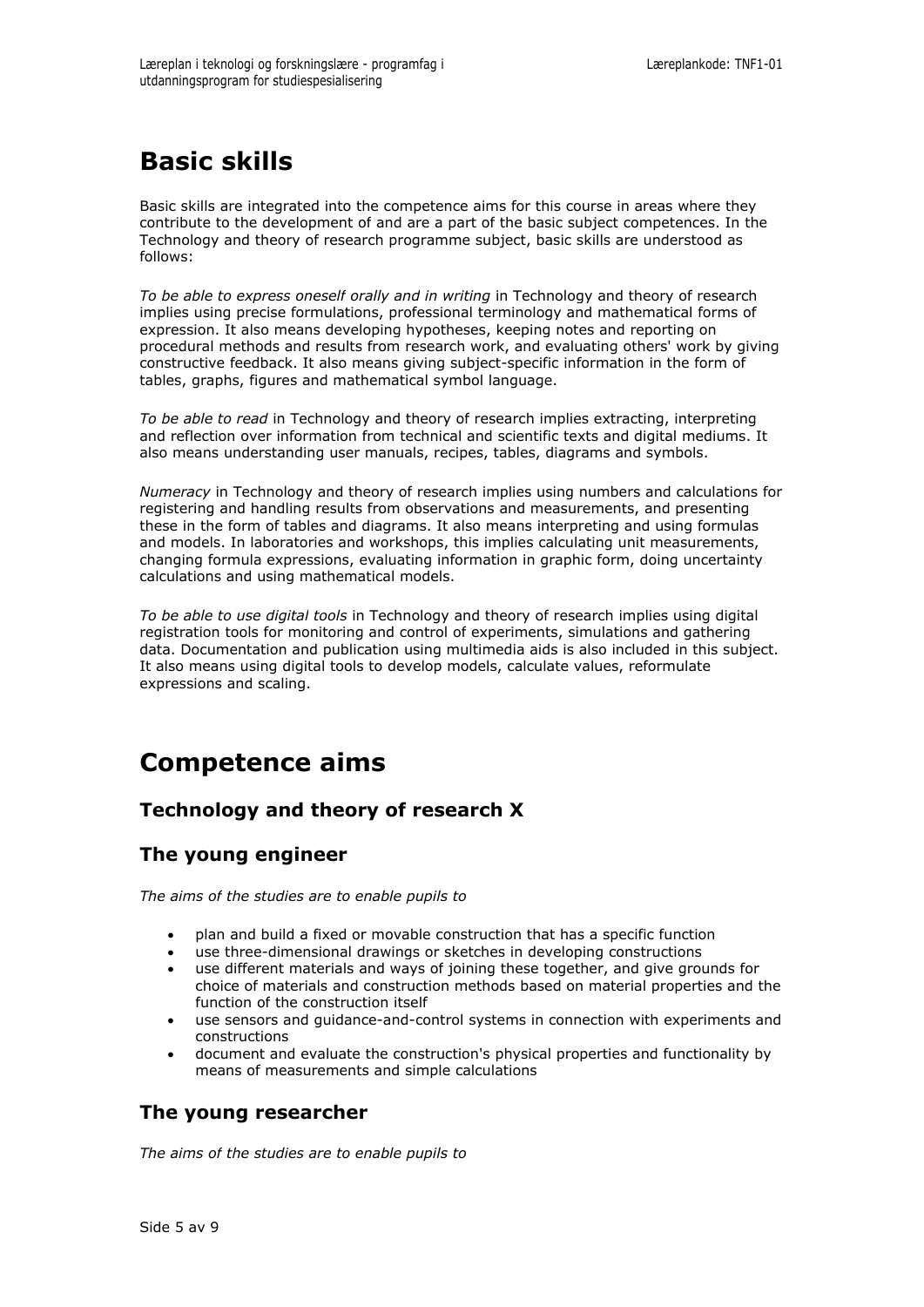- give an account of how a scientific project is planned, carried out and followed up before being published
- plan, carry out, analyse and document systematic measurements for noise, air pollution, indoor climates and water quality, and elaborate on and discuss climatic and health-related effects

## **Technology, science and society**

*The aims of the studies are to enable pupils to*

- elaborate on and discuss ethical, environmental, cultural and political aspects of technological development
- describe the historical development of technological devices, explain how some work, and elaborate on and discuss their application and use in society
- give an account of development and production of a technological product, and evaluate the product's user-friendliness, developmental possibilities and environmental effects
- describe the principles and workings of some modern instruments within the field of industry, health institutions or research, and give an account of its usefulness or possible harmful effects
- map out and present practical use of science and mathematics in a local company or institution

## **Technology and theory of research 1**

## **The young engineer**

*The aims of the studies are to enable pupils to*

- plan and build a fixed or mobile construction that has a specific function
- use three-dimensional drawings or sketches in developing constructions
- use different materials and forms for joining these, and give grounds for choice of materials and construction methods, based on material properties and the function of the construction itself
- use sensors and guidance-and-control systems in connection with experiments and constructions
- document and evaluate the construction's physical properties and functionality by means of measurements and simple calculations

## **The young researcher**

*The aims of the studies are to enable pupils to*

- give an account of how scientific projects are planned, carried out and followed-up before being published
- plan, carry out, analyze and document systematic measurements for noise, air pollution, indoor climates and water quality, and elaborate on and discuss climatic and health-related effects

## **Technology, science and society**

*The aims of the studies are to enable pupils to*

- elaborate on and discuss ethical, environmental, cultural and political aspects of technological development
- describe the historical development of technological devices, explain how some work, and elaborate on and discuss their application and use in society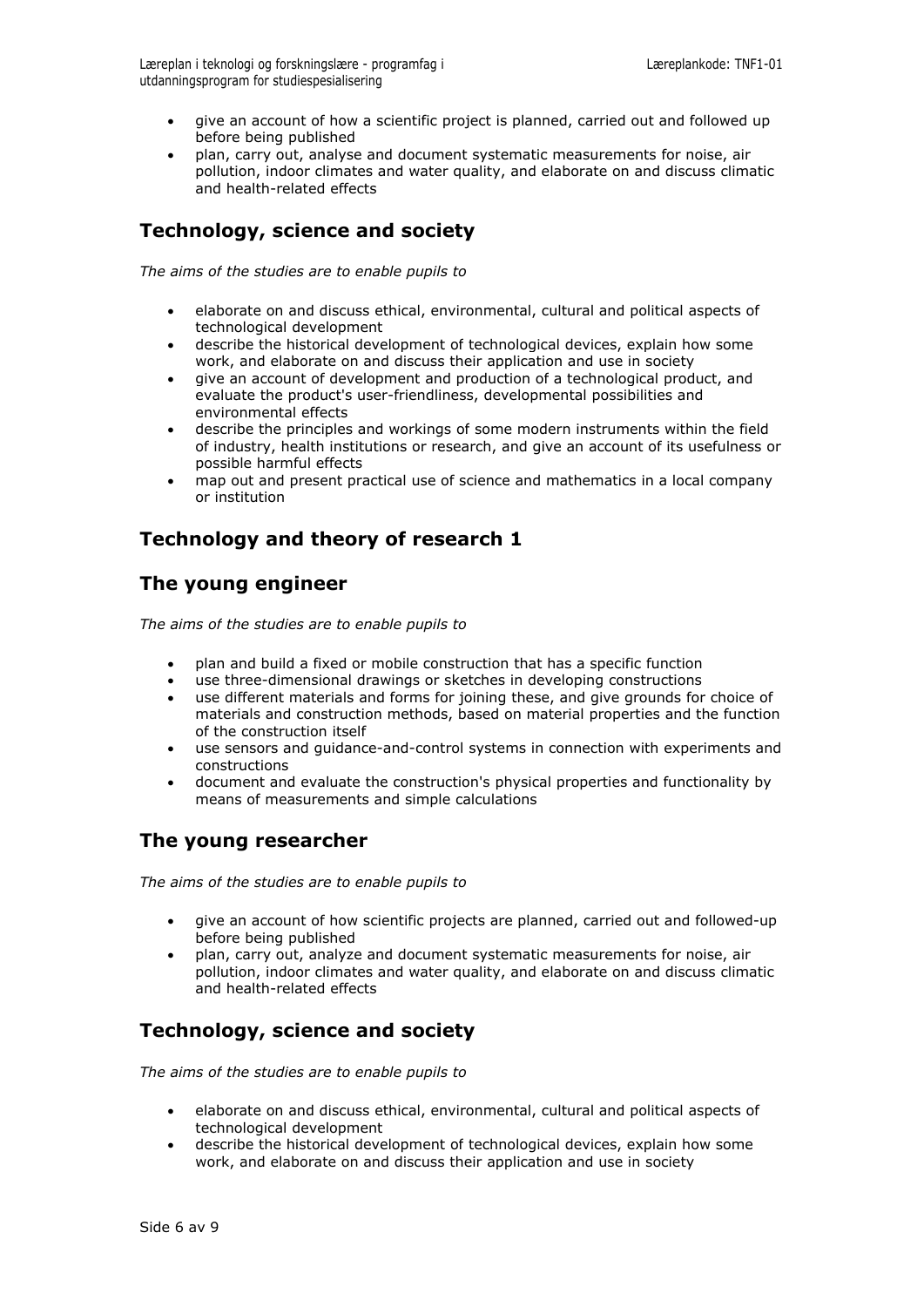- give an account of the development and production of a technological product, and evaluate the product's user-friendliness, developmental possibilities and environmental effects
- describe the principles and workings of some modern instruments within the field of industry, health or research, and give an account of their usefulness or possible harmful effects
- map out and present practical use of science and mathematics in a local company or institution

## **Design and product development**

*The aims of the studies are to enable pupils to*

- give an account of the function of common components in electronic circuits, and recognize the components in a circuit
- make electronic circuits by soldering components, and simulate and test the circuits
- design and develop products that have a defined function and contain electronics
- document and present design processes, from idea to finished product
- give grounds for material choice in products, and evaluate its form and function, environmental consequences and aesthetics, and show possibilities for improvement of these products
- carry out measurements with, or test their own product, and evaluate the quality of the product with a view to functionality

## **Technology and theory of research 2**

## **The young researcher**

*The aims of the studies are to enable pupils to*

- give an account of a research project in a company or institution, and describe problems, organization, measuring equipment, results and financing of this
- plan and execute scientific investigations based on their own ideas, and present this in scientific form
- elaborate on and discuss results from their own investigations related to relevant knowledge in the field, and evaluate how control of variables and reproducibility is upheld

## **Scientific working methods**

*The aims of the studies are to enable pupils to*

- explain what is meant by model, theory and hypothesis, and give an account of how these are used and developed in research
- elaborate on and discuss by using examples of how empirical data can confirm/negate a hypothesis
- give an account of how research develops, and how quality is assured through cooperation, critical evaluations and argumentation
- give an account of the structure of scientific publications or presentations

## **Research, technology, and society**

*The aims of the studies are to enable pupils to*

 describe the characteristics of basic research, applied research and development work, and give an account of the main features of financing and controls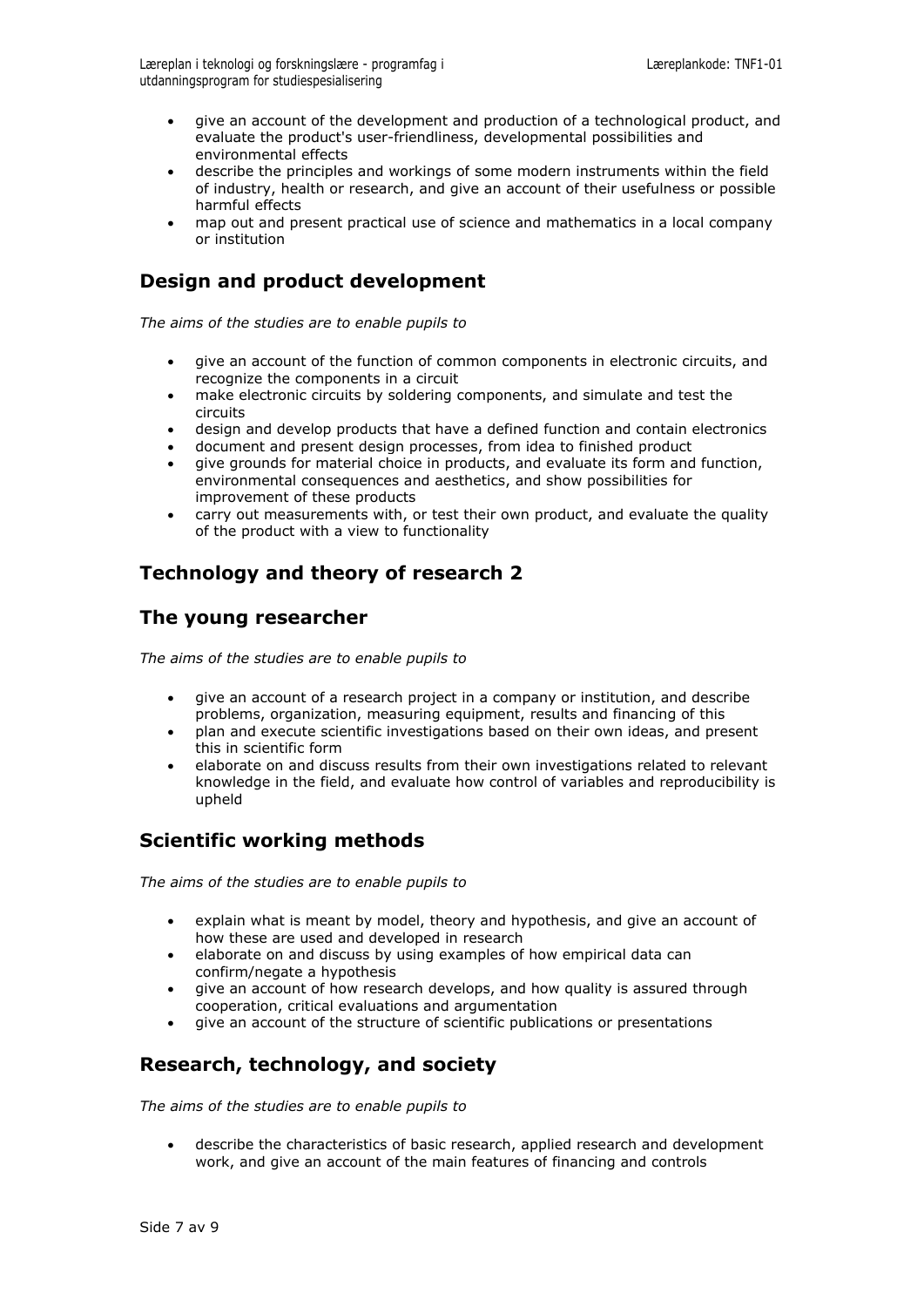- give an account of the significance that scientific research and technological development have for business and society
- elaborate on and discuss economic, environmental and ethical questions associated with scientific research and technological development
- discuss, elaborate on and give examples of how results from research, and new technology, are transmitted and used by research institutions, media, companies, special interest groups and public authorities

## **The philosophy of science and scientific theory**

*The aims of the studies are to enable pupils to*

- describe the main features of the historical development of scientific thinking, and elaborate on and discuss the role of technology in this development
- give an account of the main ideas of some prominent scientific theoreticians and scientific philosophers
- evaluate how argumentation in current scientific debate rests on empirical results, theoretical knowledge and ideological points of view

## **Assessment**

Provisions for final assessment:

### *Overall achievement grades*

| <b>Programme subject</b>      | Provision                                                                                |
|-------------------------------|------------------------------------------------------------------------------------------|
|                               | Technology and theory of research $X$ The pupils shall have an overall achievement mark. |
|                               | Technology and theory of research 1 The pupils shall have an overall achievement mark.   |
|                               | Technology and theory of research 2 The pupils shall have an overall achievement mark.   |
| <b>Examination for pupils</b> |                                                                                          |

| Programme subject Provision            |                                                                                                                                                                                      |  |  |
|----------------------------------------|--------------------------------------------------------------------------------------------------------------------------------------------------------------------------------------|--|--|
| Technology and                         | The pupils may be selected for an oral-practical exam.                                                                                                                               |  |  |
| theory of research X                   | The exam is prepared and marked locally.                                                                                                                                             |  |  |
| Technology and                         | The pupils may be selected for an oral-practical exam.                                                                                                                               |  |  |
| theory of research 1                   | The exam is prepared and marked locally.                                                                                                                                             |  |  |
| Technology and<br>theory of research 2 | The pupils may be selected for a written or an oral-practical exam. The<br>written exam is prepared and marked centrally.<br>The oral-practical exam is prepared and marked locally. |  |  |

*External candidates exams*

| Programme<br>subject | <b>Provision</b>                                                                                                                                                        |
|----------------------|-------------------------------------------------------------------------------------------------------------------------------------------------------------------------|
| theory of            | Technology and External candidates shall appear for an oral-practical exam.                                                                                             |
| <b>Iresearch X</b>   | The oral exam is prepared and marked locally.                                                                                                                           |
| theory of            | Technology and External candidates shall appear for an oral-practical exam.                                                                                             |
| Iresearch 1          | The oral exam is prepared and marked locally.                                                                                                                           |
| theory of            | Technology and External candidates shall appear for a written and oral-practical exam. The<br>written exam is prepared and marked centrally. The oral-practical exam is |